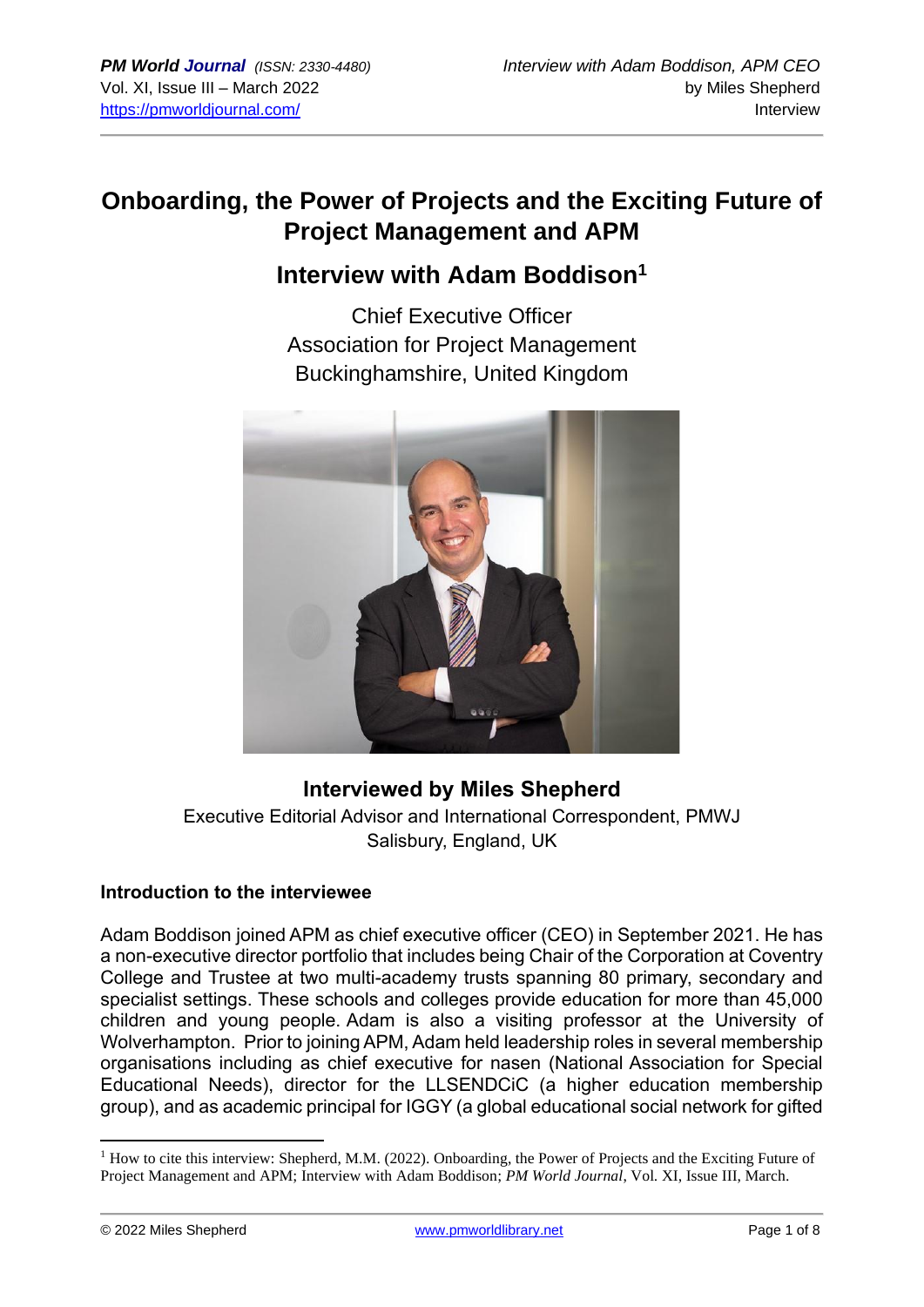teenagers). Adam was also director of the Centre for Professional Education at the University of Warwick. He has published a range of books and articles and is a qualified clinical hypnotherapist. [@adamboddison](about:blank)

## **Interview**

**Q1**. What are some of the ways you are 'getting up to speed' with APM, learning history, understanding policies and plans, meeting people? There seems to be a lot to learn; how are you doing?

**Adam Boddison (Boddison):** Developing knowledge and insights into the history of APM is a project in its own right, and that is certainly the way in which I have been approaching it. Much of my first six months in the role has been spent meeting with key stakeholders and building good working relationships. I have spent time getting to know APM staff, board members and volunteers, but I have also been listening carefully to other important stakeholders, such as our corporate partners, accredited providers and political associates. This process has given incredible insights into the project profession and I am grateful to all those who have supported me this far. Now that the pandemic is settling down, I am hoping to get out and about to meet more people in person.

**Q2.** Over the last three years, there have been a number of significant programmes and projects launched in response to the pandemic. Yet in many cases, programme and project management has received little or no visibility. Do you see that as a natural situation, or can APM raise the visibility and/or importance of PM in the eye of the public?

**Boddison:** One of our commitments at APM is to strengthen the concept of project management as a profession, and to give it the visibility it deserves. For too long project managers have been the unsung heroes, and we want to change that.

During the pandemic project managers have really stepped up and adapted projects quickly in response to the challenges presented to them. The vaccine rollout is a great example of a project done right and demonstrates the positive public impact projects can have in society. We want to see more projects benefit from this level of recognition and respect.

**Q3.** At the same time, we've seen a large public emphasis on programmes related to health and education, for example, new vaccines, new treatments, virtual learning, now returning children to schools. These are fields where project management has traditionally rather underserved. How might APM increase awareness, knowledge and application of PM in those sectors?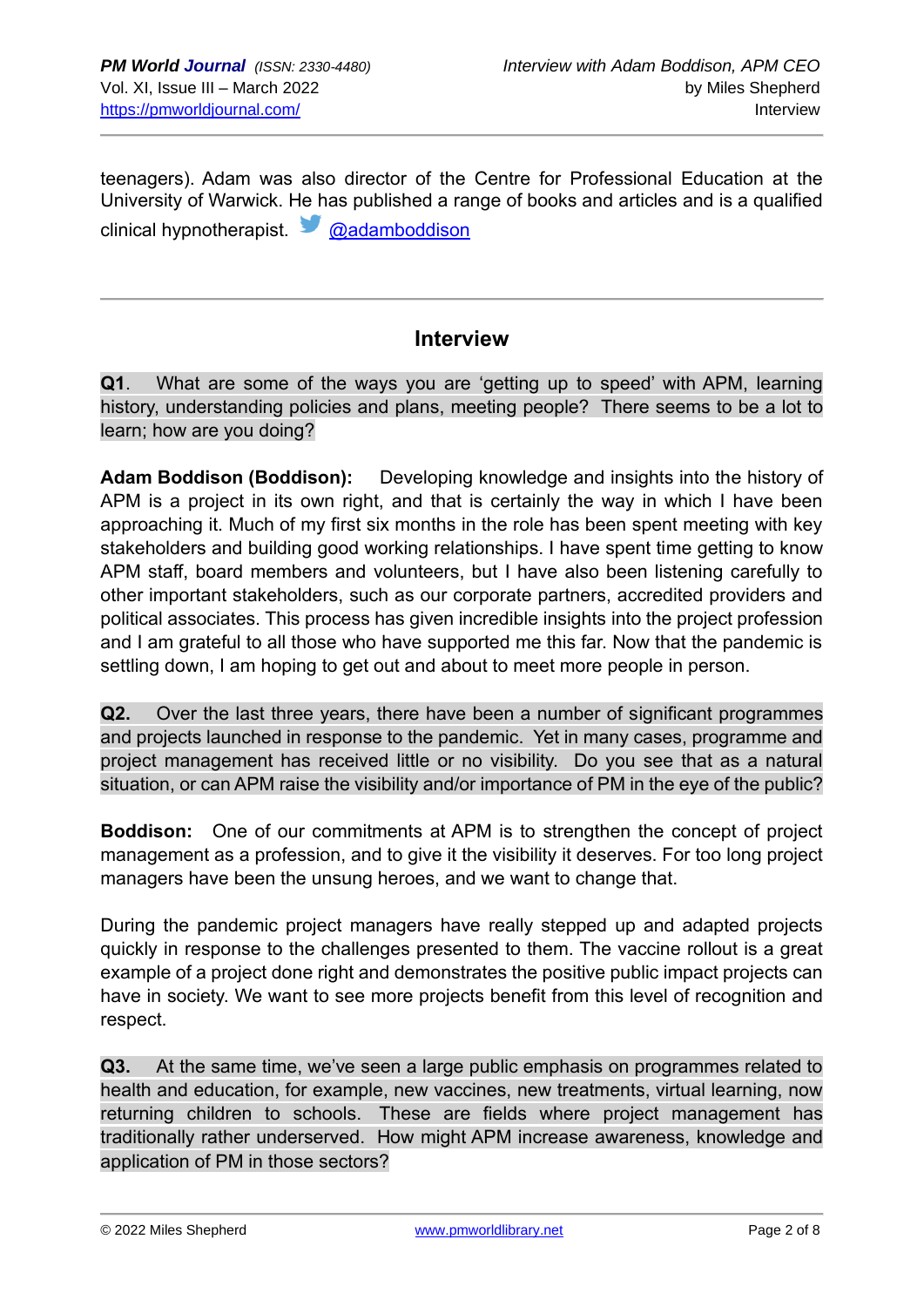**Boddison:** Increasingly we are seeing project management come to the fore in these sectors and we are delighted to include representation from these sectors as part of our membership. We are working closely with our corporate partners and affiliates in these sectors, both nationally and internationally, including Health Education England, General Medical Council, IQVIA, Guys and St Thomas's hospital, AstraZeneca Operation, Department for Health and Social Care, Ministry of Education – Malaysia, Department of Education and training – Victoria, Australia, to promote project management and increase awareness, knowledge and application.

We also publish blogs and articles showcasing projects in these sectors, including the vaccine rollout for example. Also, it's a fact that many people managing projects in these sectors may be 'accidental' project managers so it's important they receive the training and development necessary to professionalise their skills. We would also like to see increases in the Chartered Project Professional (ChPP) standard in health and education.

**Q4.** Your name is Association FOR Project Management yet we still seem to focus on Project Mangers. What is APM doing to look after the interests of supporting roles such as planners, schedulers, controls staff, etc?

**Boddison:** At APM we see our community as 'project professionals', which includes people who plan, schedule and control projects. It also extends to programmes and portfolios.

Our different learning resources, qualifications, publications, events, blogs and Specific Interest Groups (SIGs) are all made available to people engaged in the many different facets of project work.

#### **Q5.** How is APM improving the delivery of projects and programmes?

**Boddison:** We are delighted to see over 2,000 project professionals who have now achieved Chartered Project Professional status (ChPP). We are continuing to raise standards and professionalising the project profession in a number of different ways including:

- o The Body of Knowledge
- o A newly revised Competence Framework and self-assessment tool
- o Qualifications
- o Continuing Professional Development (CPD)
- o Chartered (ChPP) status
- o Apprenticeships
- o Mentoring programme
- o The Major Project Leadership Specialist Certificate which recognises the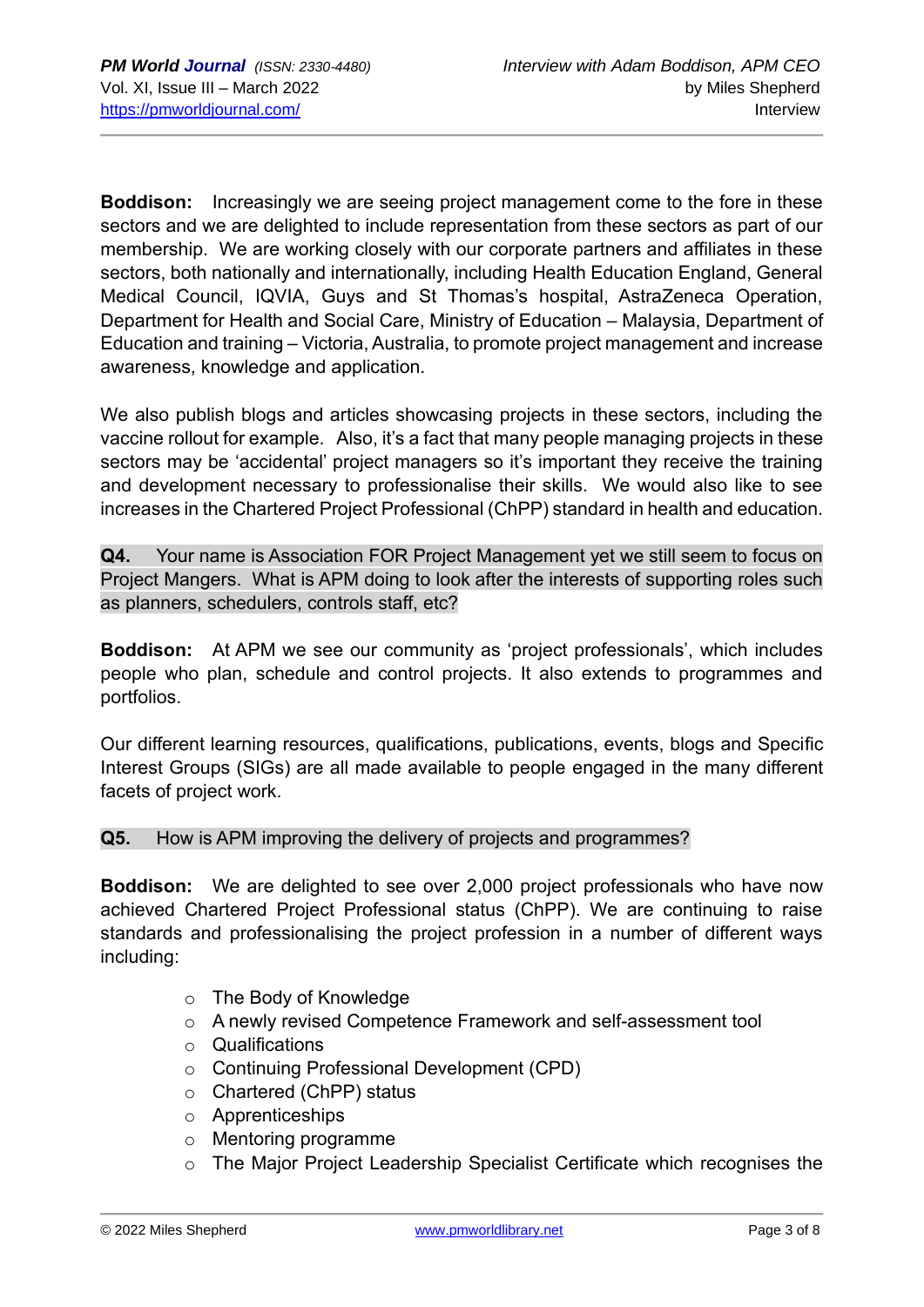skills and competences of those who lead major projects, programmes and portfolios.

There are a number of other ways in which we are helping to improve delivery including increasing the awareness and understanding of the effectiveness of projects and helping to enable 'buy-in' across organisations, moving away from the 'accidental project manager' and seeing professionals deliver projects, who have proven their knowledge, capability and competence.

We are also leading research into what makes projects and programmes successful (including our latest [Dynamic Conditions for Project Success](about:blank) report) and making this available to corporate organisations and individuals. The [APM Community](about:blank) also provides a space for collaboration and networking, so professionals can learn from each other.

**Q6.** APM has been at the forefront of developing formal Standards, both nationally through BSI and internationally through ISO, so the Independent Projects Authority (IPA) development of standards for PM in Government seems to cut across these efforts. What is APM's view of this?

**Boddison:** Standards such as BSi and ISO standards often inform the development of internal standards, and for organisations such as Government and IPA, it would be expected that they would tailor the standards they use to meet their internal needs.

The Project Delivery Standard is based on a number of other standards, including those from BSi, ISO, APM, PMI, Axelos, CMMI, ICOSE as well as internal government practices and methodologies.

The Project Delivery Standard is underpinned, by the knowledge, learning and development, competences and organisational maturity requirements to ensure the successful delivery of government projects.

As well as supporting the development of ISO and BSi standards, APM has its own standards and we work closely with the IPA. The Project Delivery Capability Framework (PDCF) and the Government Online Skills Tool (GOST) align to the APM Competence Framework.

In addition, the Infrastructure and Projects Authority (IPA) has launched a new academy to support the delivery of major government infrastructure projects, with a framework that includes APM qualifications and standards. The Government Projects Academy is aimed at improving project delivery skills for professionals across government, to increase the capacity and capability to improve the delivery of public projects. The Academy's framework includes APM's Project Fundamentals Qualification, Project Management Qualification, and Chartered Project Professional (ChPP) status.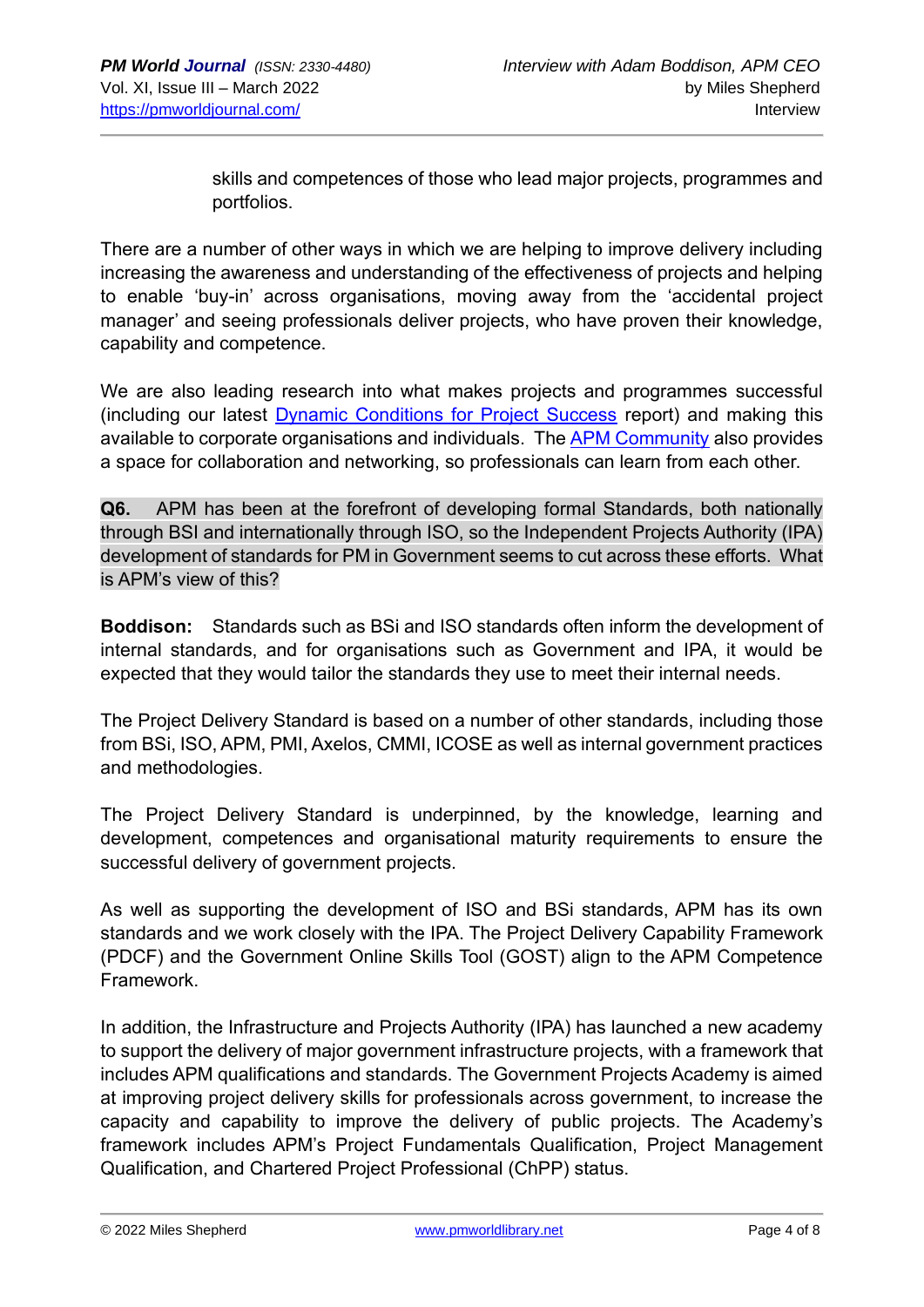**Q7.** This is an important year for APM with the new Strategy roll out and the 50<sup>th</sup> Anniversary. Please share plans to celebrate the Anniversary.

**Boddison:** It is an important year for APM as we look forward to marking our 50<sup>th</sup> anniversary and it's the perfect opportunity to showcase the important role that project management has played over the past five decades. APM has certainly come a long way since being founded in 1972!

We have a series of special launches and events planned in the coming months including our Power of Projects conference in June. As well as looking back over the past 50 years, we will use the anniversary as a springboard to look ahead at the next 50 years for the profession.

We also look forward to sharing our new strategy with members and stakeholders later in the year.

**Q8.** Looking to the future, now that the Royal Charter has been achieved, what do you see as next big goal for APM?

**Boddison:** Securing the Royal Charter was a milestone and one that deserves to be celebrated, but there is still more to do in terms of leveraging our chartered status. We now need to prioritise increasing the number of project professionals being recognised for their skill sets through chartered status.

I would also like to see project professionals having increased strategic influence at executive board level. Having greater voice in the c-suite will help ensure projects form a critical part of strategic development across a business or organisation. Similarly, it would be significant for most organisations to have a Chief Project or Transformation Officer. Ideally, we want to see project management given an equivalent status to marketing, finance and HR professionals across industry sectors.

Other priorities in our refreshed strategy include, improving diversity and inclusion within the profession, enhancing our international impact, and tackling climate change – projects will play a central role in helping the UK achieve net zero, so we have to enable that to happen

#### **Q9.** Can we expect PM to become a graduate only profession?

**Boddison:** One of the wonderful things about project management is the number of routes into it. If you have a degree, that's great and it will certainly open doors for you. But there are other ways too including: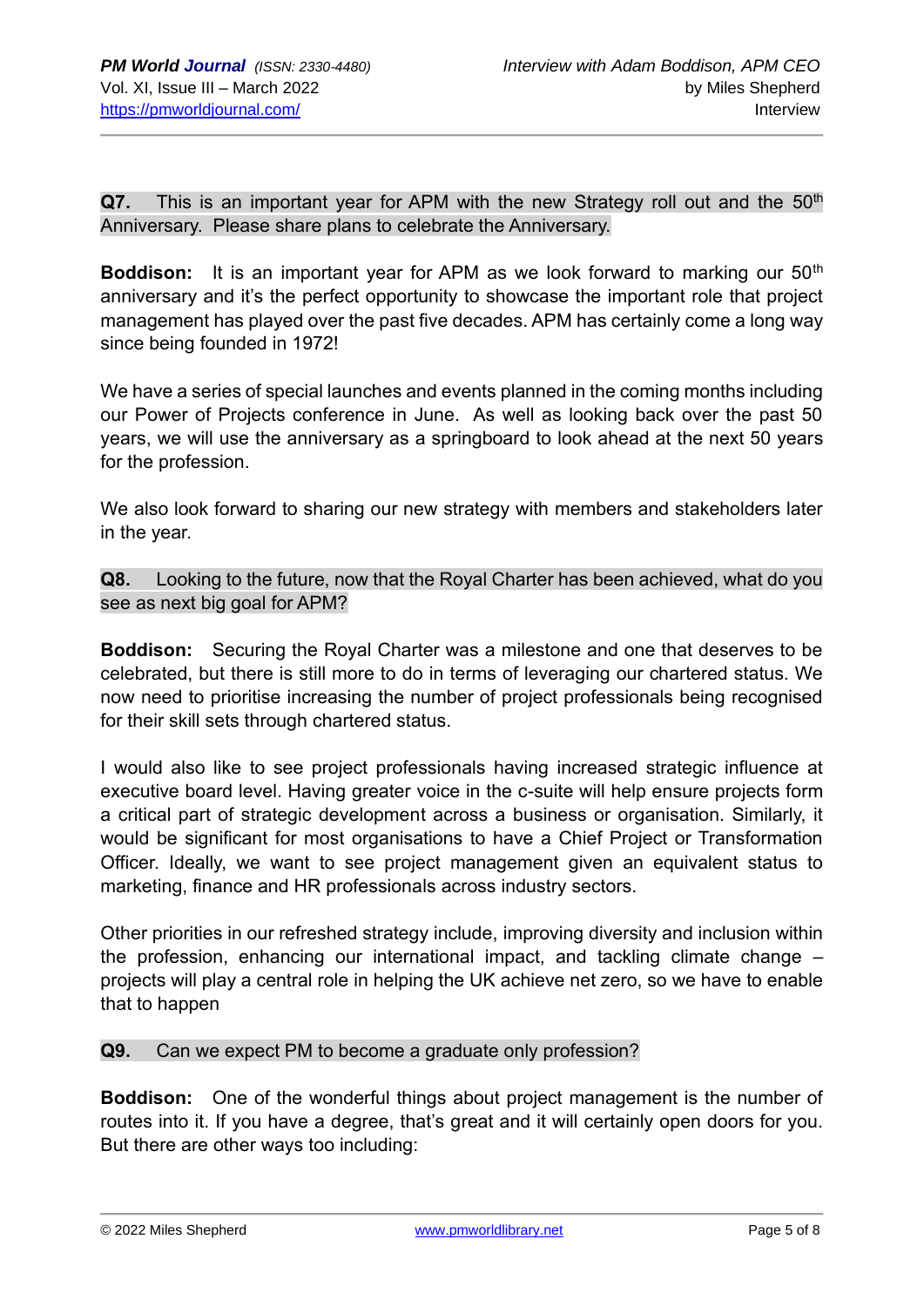- Apprenticeships
- Technical qualifications
- Working as an 'accidental' project manager

We're also seeing a lot of people moving into project work from other careers. Whether or not these people have degrees, we can't say, but what's likely is that they don't have a degree in project management.

The important thing to take from this is that project practitioners don't necessarily have to have a degree, but they should aspire to have a professional qualification.

**Q10.** There are many project professionals from overseas seeking our Chartered qualification. What is APM's policy about overseas engagement?

**Boddison:** In many ways, APM is already operating as an international organisation. We have a branch in Hong Kong, accredited training providers in Qatar and chartered project professionals in more than 30 countries. Similarly, a significant number of APM's corporate partners are multi-national organisations. Moving forwards, we want to be even more proactive with our international business development and discussions are already underway to help us progress in this area.

We also make best use of technology to ensure that all of our products and services are available to project professionals anywhere in the world, our exams are taken on-line, and we have a virtual community platform. Anyone seeking chartered status can apply from anywhere in the world.

#### **Q11.** What do you see as the biggest challenge ahead for APM?

**Boddison:** I am a strong believer that project professionals are the leaders of the future, but this is both the biggest opportunity and the biggest challenge for APM. Project professionals are experts in change, transformation and delivery. Historically, successful leaders were primarily focused on business-as-usual activity with a relatively small proportion of their time focus on change and transformation. However, change and transformation are now prominent elements of most leadership roles, which is part of the reason why project professionals are in such demand. The challenge for APM is ensuring the project profession remains a profession in its own right and does not get lost within the wider chasm of organisational leadership.

Similarly, as the chartered membership body for the project profession, APM has to practice what it preaches, including meeting its environmental goals and innovation ambitions. Ultimately, APM has to address the skills gap, which maintains that a project management shortage could cost the global economy \$345 billion by 2030, with Europe among the most heavily impacted areas.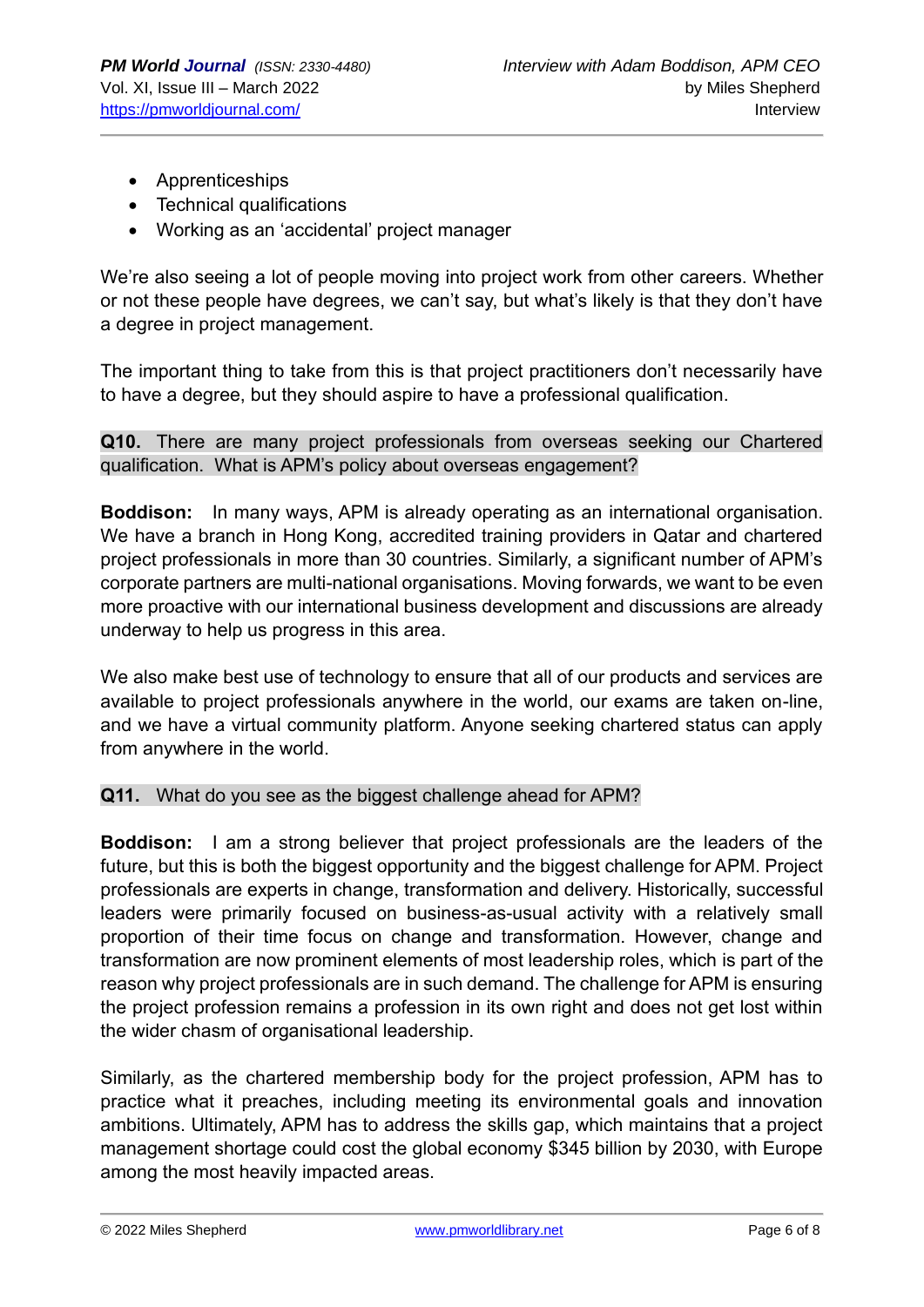### **Q12.** The pandemic has had a major impact on the world of work. How has it affected how APM operates? Have there been any lessons for PMs more broadly?

**Boddison:** More broadly than APM, I would argue that the pandemic has accelerated and amplified the successes and challenges that were already implicit within organisations. As a consequence of the pandemic, APM has embraced new new ways of working. For example, APM has moved its suite of qualifications online more quickly than we expected, and this is an area where further change and development is needed.

In relation to project managers more broadly, the pandemic has underlined the importance of adaptability as a pre-requisite for success. In practice, this involves learning lessons from previous, and applying them to future projects. Lessons learned, lessons applied…

**Q13.** For several years, APM has focused a lot of attention on climate change, the environment and sustainability. During the Covid pandemic, in addition to vaccines and health care, other social problems have become more visible, including homelessness, poverty, children's health, etc. The broad issue of Social Responsibility has been raised, even for professional bodies. Is APM looking at this issue more seriously now, and if so, are there any new ideas surfacing?

**Boddison:** We've seen projects and programme management delivering in these areas throughout COVID-19, and delivering at speed (examples from the National Audit Office -NAO's Delivering Programmes at Speed report):

- o The Everyone In programme to support rough sleepers
- o HMRC and the Treasury's COVID-19 employment support schemes
- o The Syrian Vulnerable Persons Resettlement programme

Our role at the moment, is to harness the lessons of these programmes, understand what made certain projects succeed and others fail and, through our members, developing good practice to expand on these efforts.

**Q14.** How can the PM professional world better serve civil society, not just industry and government?

**Boddison:** APM is a registered charity and a chartered body, both of which place obligations on us to ensure our activities contribute to public benefit. Our mission is to inspire positive change – 'when projects succeed, society benefits'. In terms of how this is realised in practice, it is both direct and indirect. It is direct in the sense that we can help to ensure that projects designed to address social issues are more likely to be successful and achieve long-term realisation of benefits. It is indirect in the sense that if